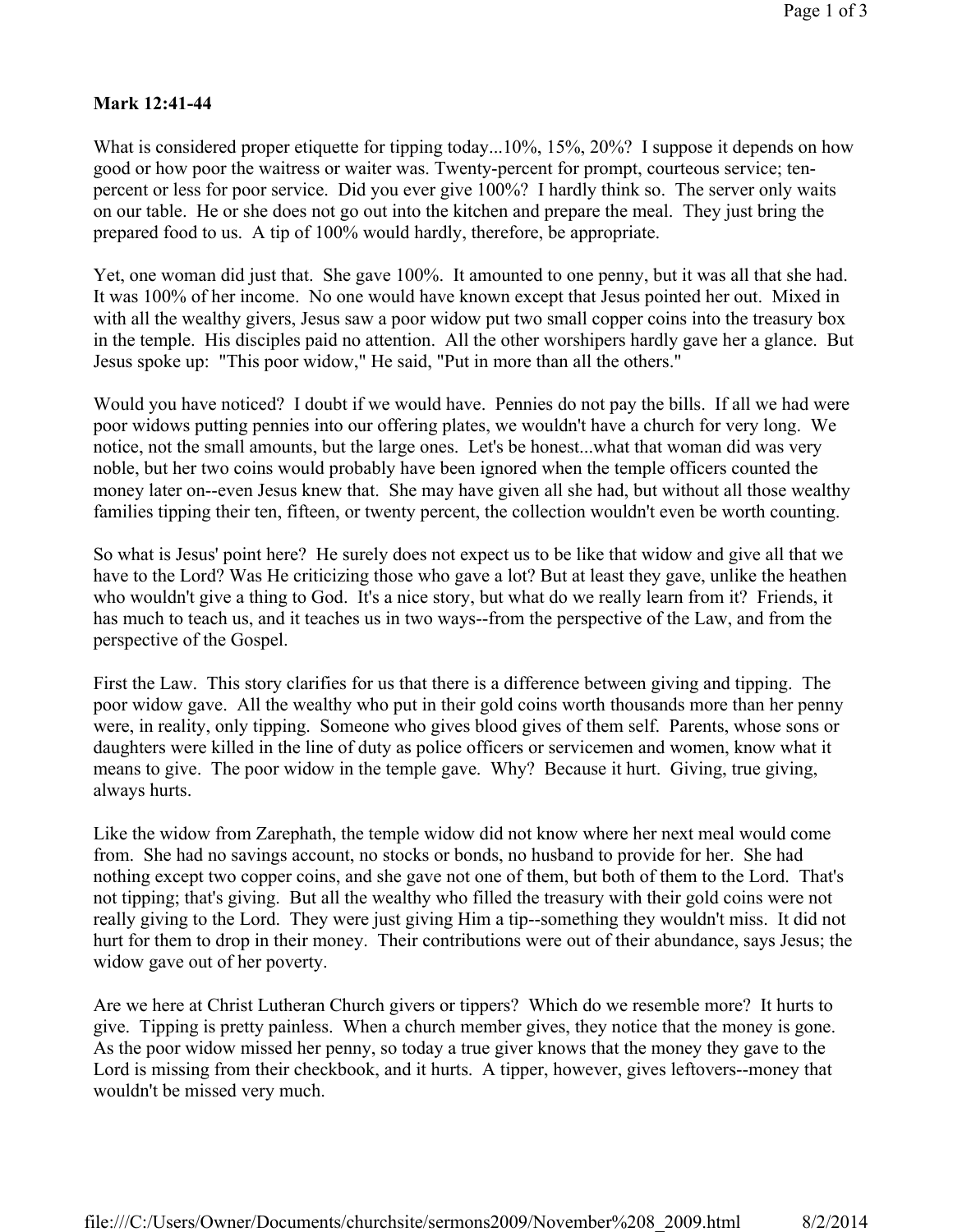But here is an amazing truth...givers do not complain, and yet tippers sometimes do. The poor widow said nothing when she gave her last two coins. No fanfare. No "Woe is me; that's all I had left!" She did not complain. She gave to the Lord and walked away. God loves a cheerful giver, and that's what givers are. They give because they want to. They give for the joy of giving. They give because they love the Lord. Tippers may give out of a sense of duty...because others are watching, because they're supposed to. And though it doesn't really hurt, they often complain that they have to give.

Givers do not care what others are giving. Their eyes are not fastened on their neighbor; they are fastened on the love of God for them in Christ. Life, for them, is not about money and what money can buy. It's about living in the fear and love of the Lord. Life is about Jesus. A church full of givers will have no money problems, except the problem of what to do with all the extra income. A church full of tippers will miss out on the joy of knowing what living freely in the Gospel is all about because they are always focused on money; they are at times critical of others; they are usually concerned more with how much is given than why it is given.

Givers are consistent with their giving. Tippers can often find reasons to give less...something the pastor said, something a member did. If they have a gripe, their giving goes down. If they're angry, they may give little to nothing. Givers do not rate the service of the "waiter" before giving since the meal is from God's kitchen. He prepared it. On the cross, the food of life was made ready for them. Through His Word and Sacraments the food is served to them. And it is the food they need--the meal of salvation. No matter how it is served--well, or poorly--givers are thankful for the food, and they give because they are thankful.

Now back to our question...Are you and I givers or tippers? Isn't it true that too often we are only tippers? And we tip the waiter at Applebee's more than we tip our loving God. We give him ten, fifteen, or twenty percent, but we give God only a fraction of that. We may resemble tippers much more than we resemble true givers...that's what this story teaches us from the perspective of the Law, but now listen to what this story teaches us from the perspective of the Gospel.

The poor widow in the temple is Christ. Jesus noticed this woman because she was doing the very thing He was about to do. Already a widow living in poverty, this woman made the final sacrifice- she gave the only thing of value she still had. She did not cling to it. She freely, cheerfully, without hesitation sacrificed all she had left. She gave her offering. Friends, that is what Jesus did for you. He came to our world leaving His glory on high. He lived here in poverty, and He did this for you. "He became poor," the Bible says, "that you might become rich." And then He made the final sacrifice. All He had left to give--His life's blood, His dying breath--He gave for you on the cross.

To the world it seems like nothing. The world ridicules the poor widow's penny. "What good is that!" it laughs. And the world scorns the death of the Son of God. It means nothing to them. How much better is all the wealth and gold that is dropped into their hands. But what good is the death of Jesus on a cross! Like the widow's mite, the offering of Christ, just like His Word and Sacraments, is seen by the world, to be of no value at all--worth but a penny.

But as Jesus took notice of what the widow gave, so God took notice of what His Son gave on the cross. And God, in response, declares you forgiven. Jesus' blood, worth but a penny in the eyes of the world, has purchased for you, my friend, forgiveness, life, and salvation--the gift of heaven--a place in eternity with all the blessed ones. Jesus did not hold back just as the widow did not. He did not give only partially. Like the widow, He gave for you all He had left to give.